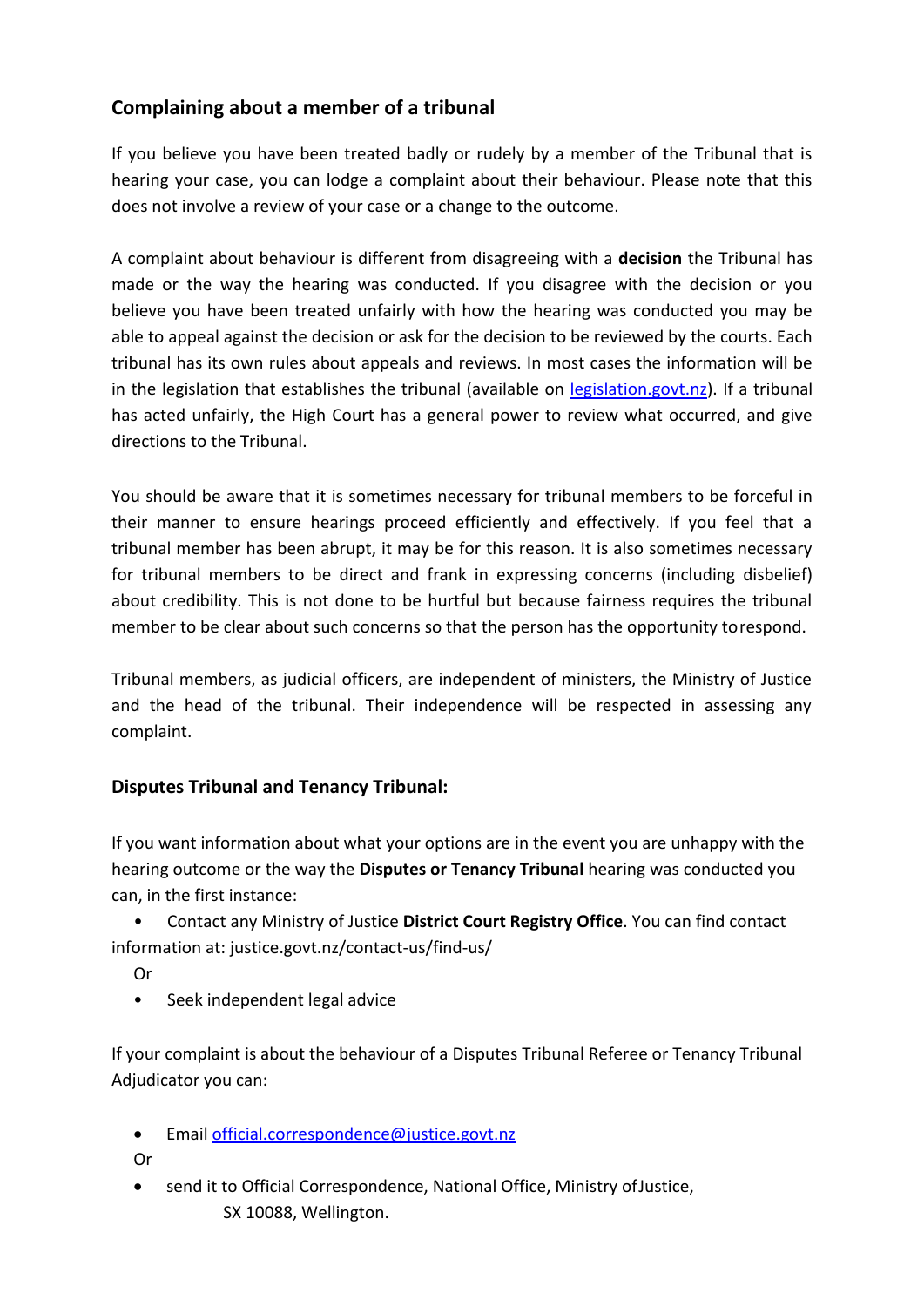#### **Where to send your complaint**

#### *Complaining about a judge*<sup>1</sup>

To complain about a judge, you need to write to the Office of the [Judicial Conduct](http://www.jcc.govt.nz/template.asp?folder=CONTACT_US) [Commissioner](http://www.jcc.govt.nz/template.asp?folder=CONTACT_US) at the address below:

Office of the Judicial Conduct Commissioner PO Box 2661 Wellington 6140 Email: [judicialconduct@jcc.govt.nz](mailto:judicialconduct@jcc.govt.nz)

## *Complaining about the tribunal chair<sup>2</sup>or sole member who is not a judge*

If the person you want to complain about is the tribunal chair or its sole member, but is not a judge, you need to write to the minister currently holding delegated responsibilities for appointments to the tribunal in question.<sup>3</sup>

#### *Complaining about a tribunal member who is not the chair*

If the tribunal member you want to complaint about isn't the chair, you need to write to the chair of the Tribunal.

To make a complaint you can:

- Email [official.correspondence@justice.govt.nz](mailto:official.correspondence@justice.govt.nz)
- Or send it to Official Correspondence, National Office, Ministry of Justice, SX 10088, Wellington.

<sup>1</sup>Some tribunal members are also judges of the District Court or the Māori Land Court. A judge appointed to a tribunal will usually be appointed as the chair of the tribunal. A single-person tribunal is sometimes a judge.

<sup>2</sup>The chair is the head of the tribunal and may not be referred to as "chair". In the Disputes Tribunal the chair is the Principal Disputes Referee. In the Tenancy Tribunal the chair is the Principal Tenancy Adjudicator. The head of the Legal Complaints Review Office is the Legal Complaints Review Officer. Please contact the tribunal concerned if you need more information.

<sup>3</sup> In most cases the Minister of Justice, either alone or in consultation with another minister, makes the appointment or makes the recommendation for appointment to the Governor-General. The exceptions are:

- Members of the Copyright Tribunal, who are recommended by the Minister of Commerce and Consumer Affairs;
- Members of the Social Security Appeal Authority, who are recommended by the Minister of Social Development;
- Members of the Student Allowance Appeal Authority, who are appointed by the Minister of Social Development.